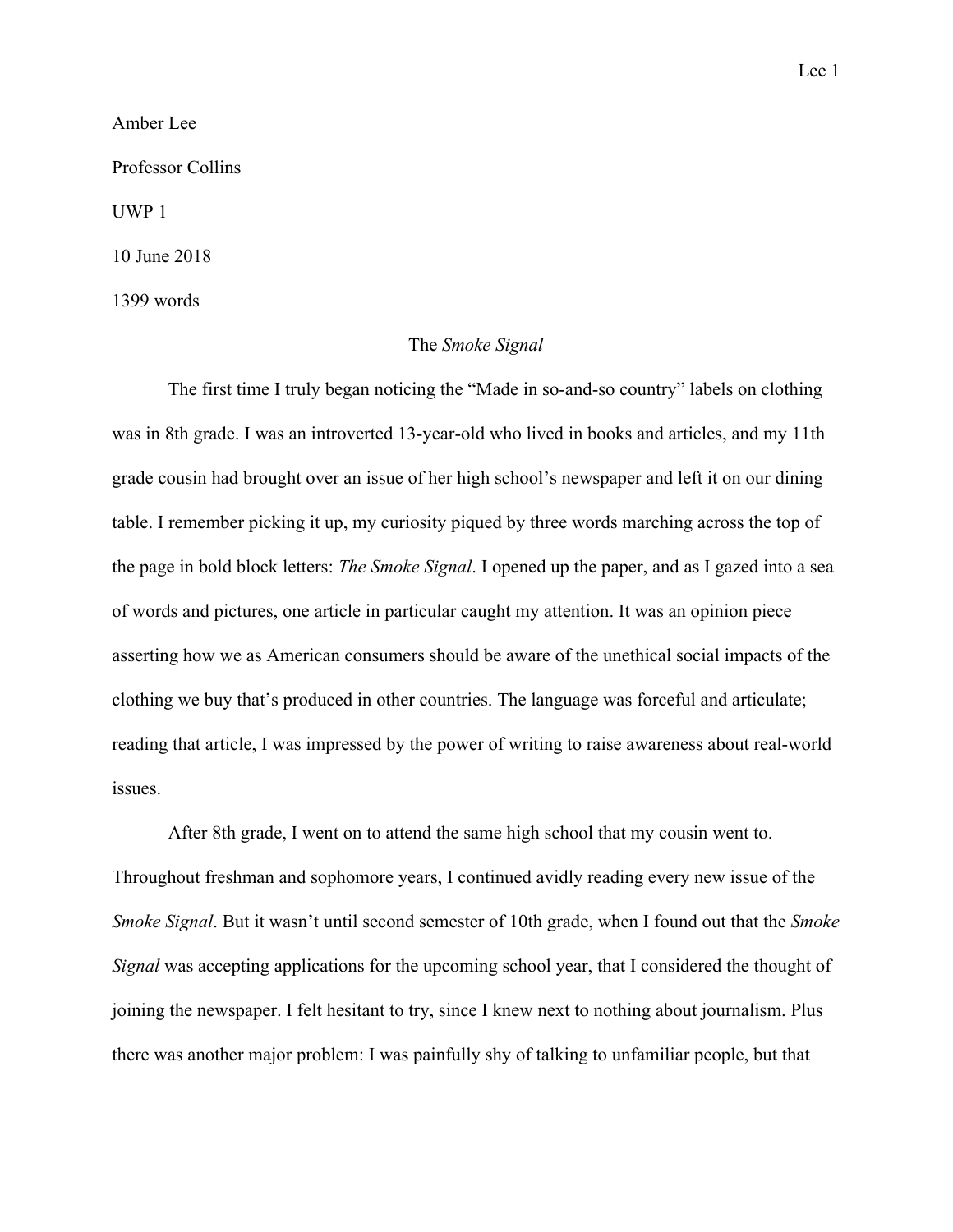exact activity was a necessary aspect of journalism. Yet I thought back to reading that issue of the *Smoke Signal* for the first time in 8th grade. Those articles had made such a strong impression on me, and that gave me a motivating reason to apply instead of letting my shyness shove me back into the corner: I wanted to put my writing out there and perhaps impact another reader in the same way. So after spending hours meticulously perfecting my application and submitting it, I was accepted into the *Smoke Signal* as a staff writer for 11th grade.

Fast-forward to the first day of junior year: as I walked into the journalism classroom, I saw the logo of the *Smoke Signal* emblazoned across one wall, and I wondered if I belonged in that room. Right from the start, I realized that I'd be doing an enormous amount of writing for each newspaper issue—although I decided that I could deal with it, as long as I chose articles that didn't require me to step into the daunting territory of interviewing people. The first issue I contributed to was the October newspaper. I signed up to produce a fun article for the Arts  $\&$ Entertainment section, in which I rewrote Halloween-themed parodies of pop songs. Easy enough and no need to interview anybody. If I could just do the same types of articles every issue, I'd never have to come out of my shell and talk to anyone.

In the November issue, I signed up to write a satirical piece about Black Friday for the Feature section—no interviews required either. Then in the December issue, even though I was put in a team of reporters writing a news article about new math curriculum standards in our school district, I let the more experienced writers go out to speak with teachers and administrators. However, I came to realize that I had lost sight of my original reason for joining the *Smoke Signal*, because I was too scared to step out of my comfort zone. So far, I hadn't had to deal with too much human interaction, but I didn't feel as if my writing made a significant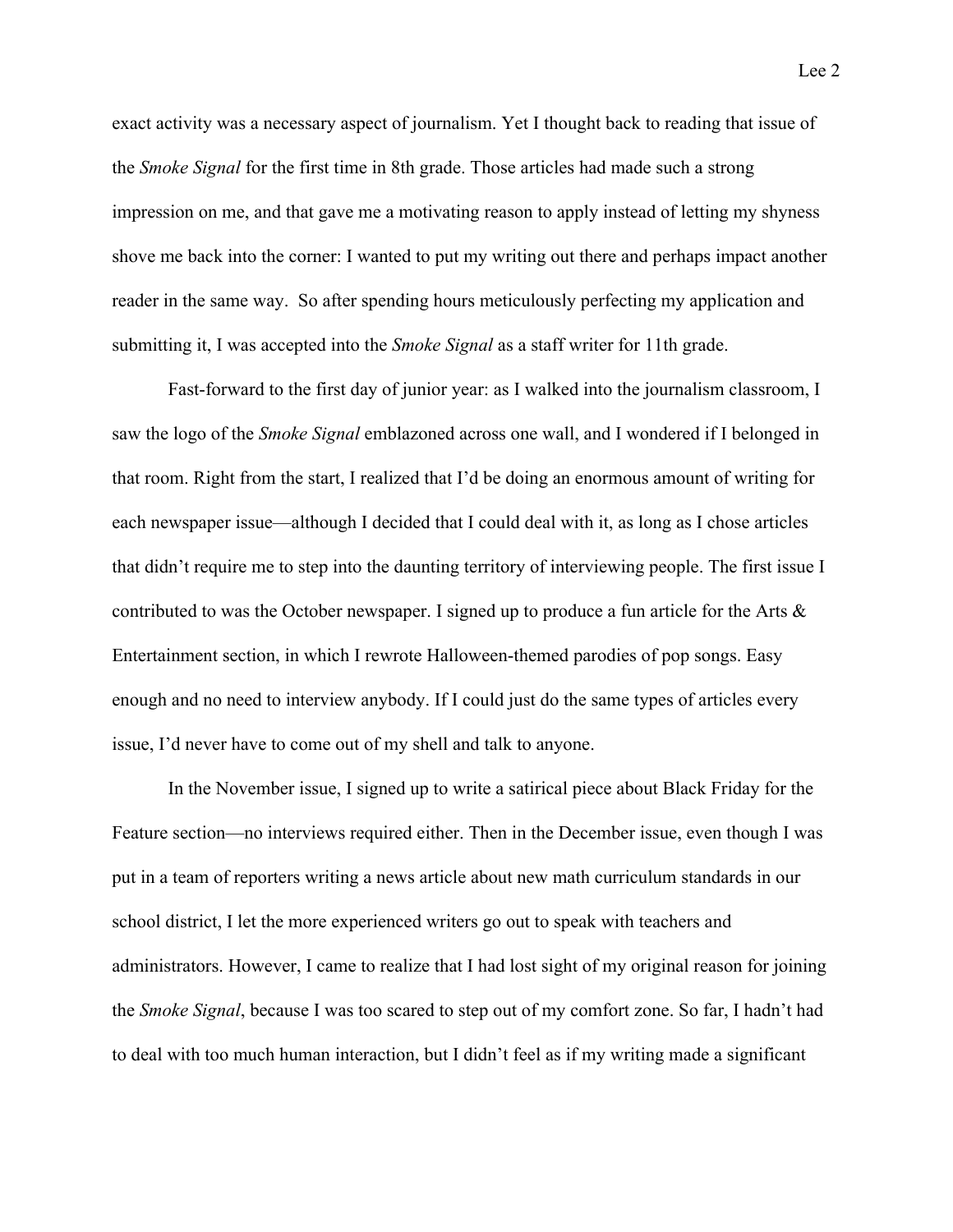impact in the big picture. Song parodies and satirical pieces were fun to make, but they weren't informative, passionate articles like that opinion piece I'd read back in 8th grade. And perhaps the math curriculum news article was useful information for students and parents reading the newspaper, but my own experience of contributing to that article hadn't been meaningful, since I let my teammates do most of the work.

So in January, I decided to turn over a new page and pick a challenging article. I chose to join a team working on a project for the Centerspread section; the article spotlighted my high school's Special Education department. This time, I worked up the courage to take initiative and schedule an interview with a special education teacher rather than push the interview to the other writers. In the time leading up to the interview, my anxiety magnified as I imagined what could go wrong, up until the very moment I stepped into the teacher's classroom. My voice wavered as I introduced myself to the teacher, but she responded with a smile, easing my nerves slightly. I took a deep breath and began to stammer my way through the first few interview questions—fortunately, the teacher was friendly and willing to answer my questions, so eventually I relaxed enough to end the interview without feeling awkward. During the interview, I learned a lot about the Special Education department that I had never known before, and I found myself eager to incorporate all this information into the Centerspread article. I wanted to bring recognition to the special education teachers, who worked hard behind the scenes with special-needs students and often weren't given the acknowledgment they deserved.

When the January newspaper was published, I snagged a copy and flipped right to the Centerspread section, feeling warm satisfaction spread through my chest as I saw the headline "Special Education Department Spotlight." Looking over the article, I finally felt that I'd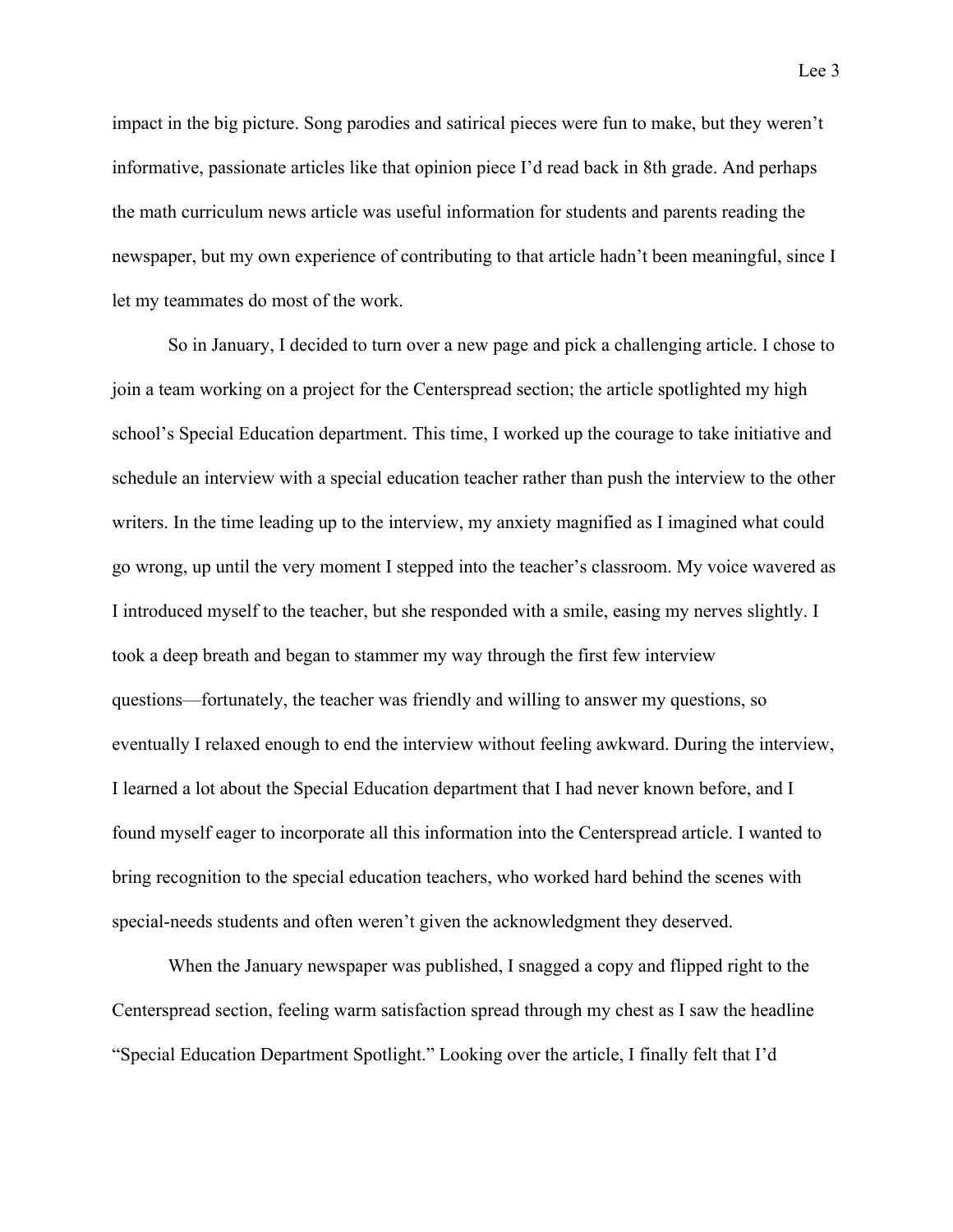achieved something worthwhile with my writing: spreading awareness to the rest of the student population about the different aspects of the Special Education department and what the department's educators did. It was only when I stepped forward to take on this large project and interview a special education teacher that I had a meaningful experience producing an impactful article. I also realized how my interview with the teacher turned out to be much less terrifying than I had imagined, and I resolved not to let my overactive imagination scare me out of future interviews.

After writing the special education spotlight, I gained confidence in my abilities to go out and interview new people for my articles. As I gradually developed more experience in reaching out to contacts and talking to people, the range of articles that I became brave enough to sign up for increased. I continued writing for the *Smoke Signal* in 12th grade, and I put my hard-won verbal communication skills into practice as I shouldered more significant writing projects with leadership roles. In those projects, I took the opportunities to interview people ranging from students to faculty to local government officials as well as mentor younger staff writers going through the same learning process as I had experienced myself in 11th grade.

Joining the *Smoke Signal* gave me opportunities and experiences I never would have predicted back in 8th grade, when I first picked up that old copy of the school newspaper. Even after graduating from high school, the speaking skills I learned in journalism are applicable to many other situations. I'm still shy, but I've found that with the practice I've gotten while working in the *Smoke Signal*, I have an easier time getting over that bump of anxiety before talking to someone unfamiliar. For example, during college career fairs, I've found that although